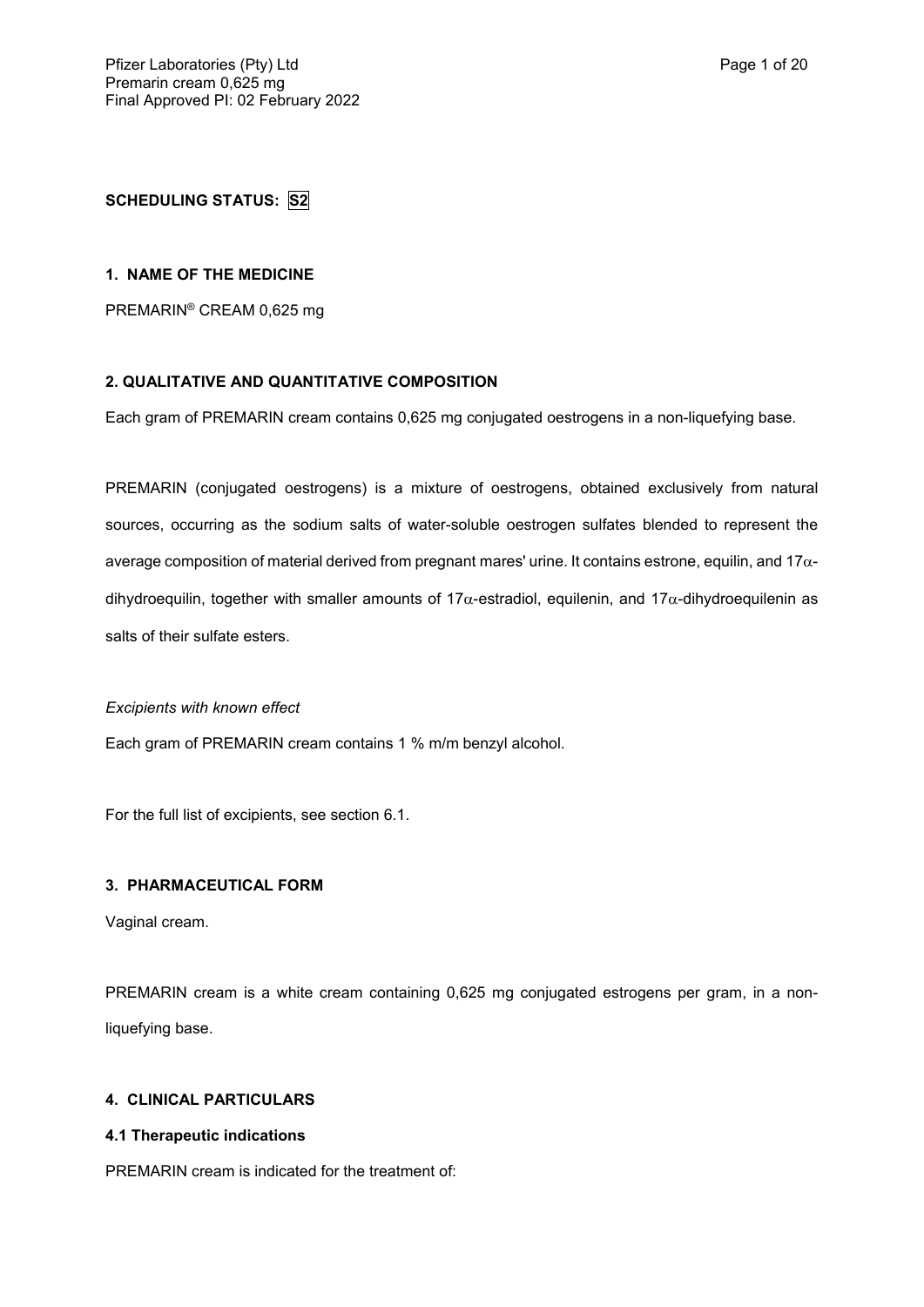- postmenopausal and senile vulvovaginitis
- atrophic vaginitis
- pruritus vulvae caused by atrophic changes in the vulval epithelium
- dyspareunia associated with an atrophic vaginal epithelium

and for use prior to plastic pelvic surgery in menopausal cases

### **4.2 Posology and method of administration**

### **Posology**

Administration should be cyclic (e.g., three weeks on and one week off) and for short term use only.

### *For treatment of atrophic vaginitis*

The lowest dose that will control symptoms should be chosen and PREMARIN should be discontinued as promptly as possible.

Attempts to discontinue or taper PREMARIN should be made at three- to six-month intervals.

### *Usual dosage*

0,5 to 2 gram(s) daily, intravaginally, depending on the severity of the condition.

### **Special populations**

### *Elderly use*

The oestrogen-alone sub study of the Women's Health Initiative (WHI) reported an increased risk of stroke compared with placebo in postmenopausal women 65 years of age or older (see section 5.1).

A sub study of the Women's Health Initiative Memory Study (WHIMS), an ancillary study of WHI conducted in women aged 65 to 79, reported an increased risk of developing probable dementia when compared with placebo (see section 5.1).

### **Paediatric population**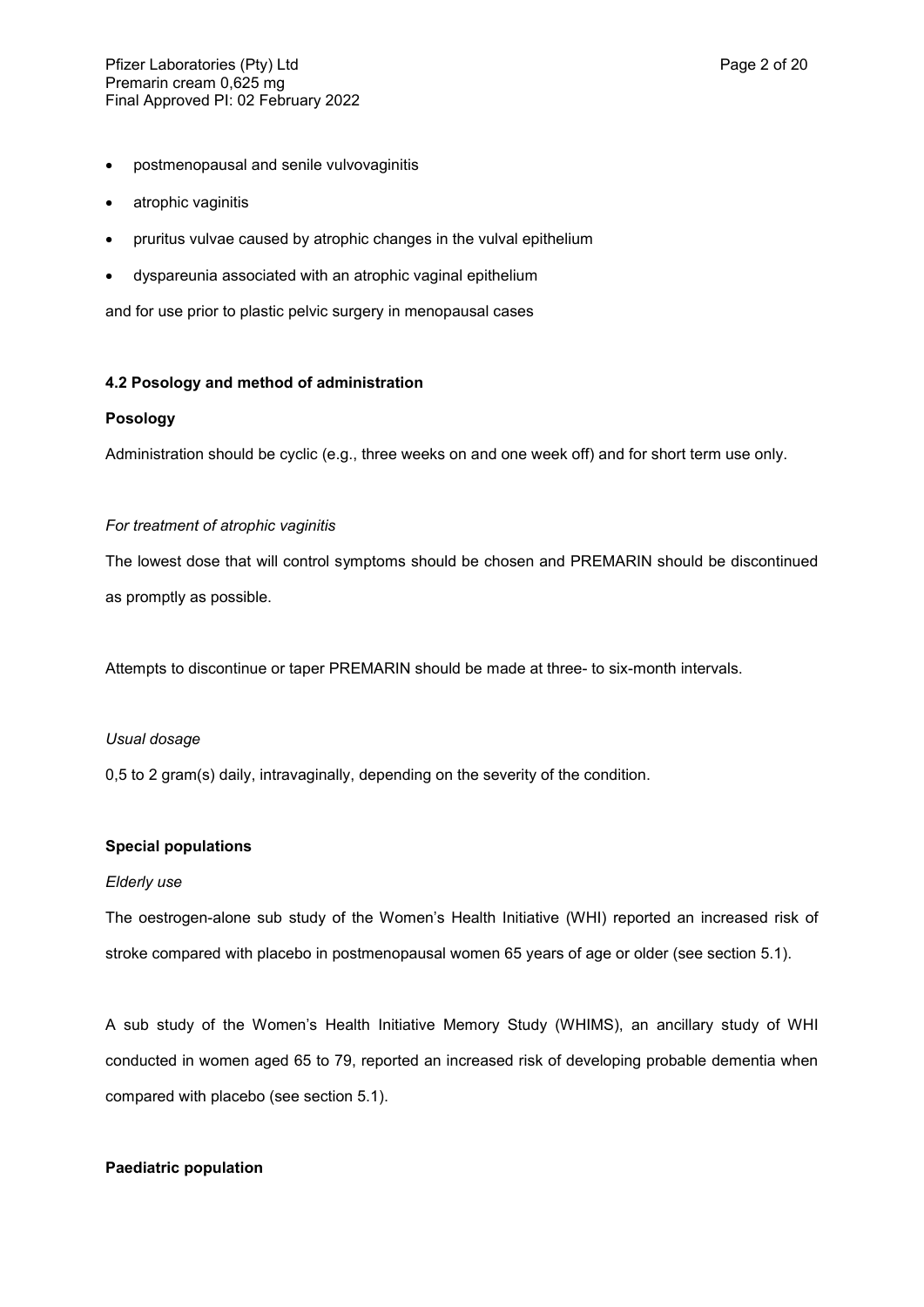Clinical studies have not been conducted in the paediatric population. Safety and effectiveness in paediatric patients have not been established.

PREMARIN cream treatment of prepubertal girls may induce premature breast development and vaginal cornification and may induce uterine bleeding. Large and repeated doses of PREMARIN cream over an extended time period have been shown to accelerate epiphyseal closure and should therefore not be started before epiphyseal closure has occurred in order not to compromise final growth.

PREMARIN cream is not indicated in children.

## **Method of administration**

For intravaginal use.

## **4.3 Contraindications**

PREMARIN cream is contraindicated in patients with:

- known or suspected hypersensitivity to conjugated estrogens or to any of the excipients of PREMARIN (listed in section 6.1)
- known or suspected pregnancy (see section 4.6)
- undiagnosed abnormal genital bleeding
- personal and family history of known or suspected breast cancer
- history of non-cancerous breast diseases (atypical hyperplasia or lobular carcinoma *in situ*)
- previous treatment using radiation therapy to the chest or breast
- known or suspected estrogen-dependent neoplasia (e.g., endometrial cancer, endometrial hyperplasia)
- active or history of arterial thromboembolic disease (e.g., stroke, myocardial infarction)
- previous proven deep-vein thrombosis (DVT)
- previous pulmonary embolism
- inherited thrombophilia
- known protein C, protein S or antithrombin deficiency or other known thrombophilic disorders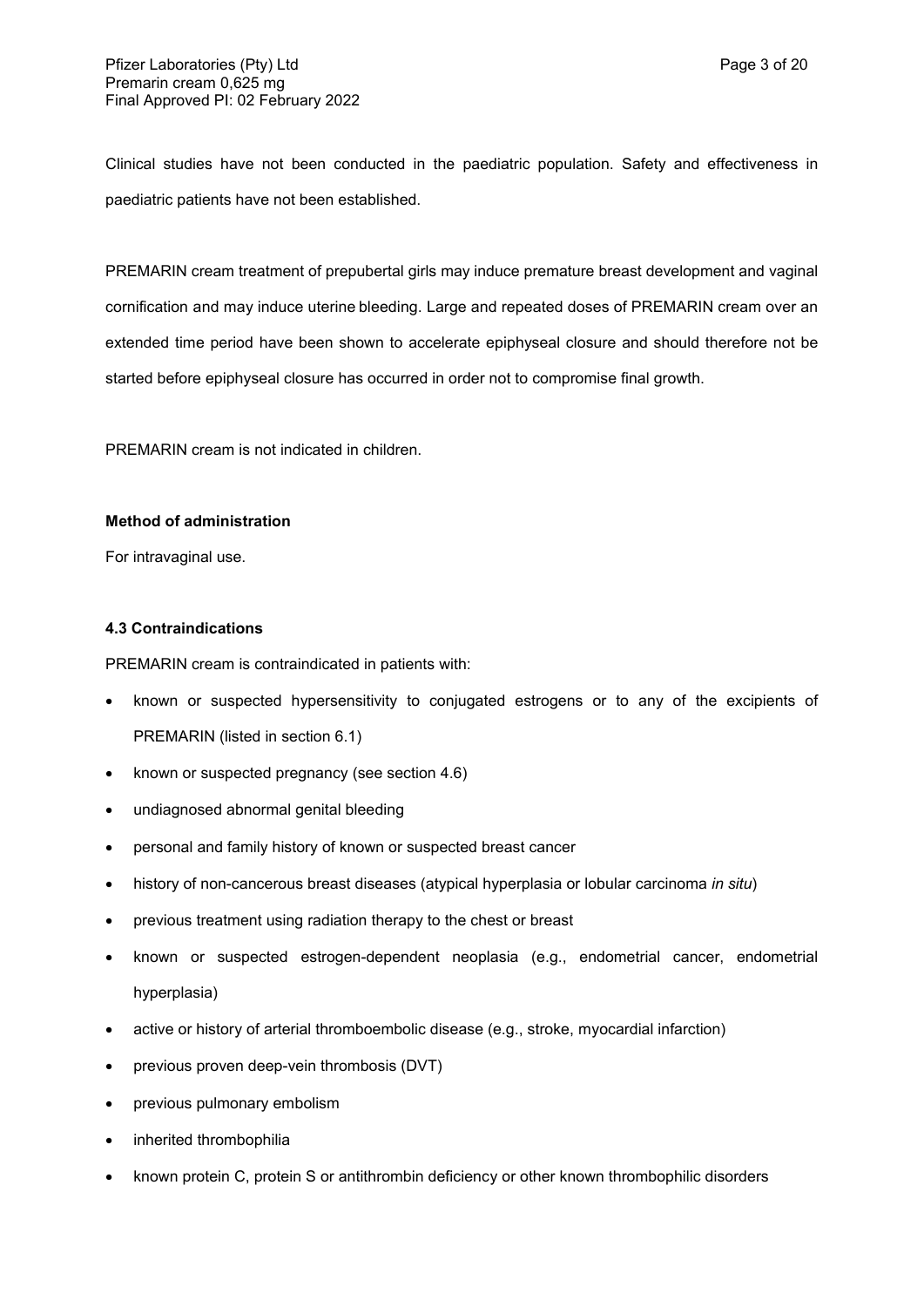- active or chronic liver dysfunction or disease
- known inherited genetic mutations: BRCA1 and BRCA2 genes
- early menstrual periods (before the age of 12 years)
- previous exposure to diethylstilbestrol (DES)

### **4.4 Special warnings and precautions for use**

### *General*

Systemic absorption may occur with the use of PREMARIN cream. Warnings and precautions associated with oral PREMARIN treatment should be taken into account.

### *Cardiovascular risk*

Estrogen Replacement Therapy (ERT) has been reported to increase the risk of stroke and deep venous thrombosis (DVT).

Patients who have risk factors for thrombotic disorders should be kept under careful observation.

### *Stroke*

In the estrogen-alone sub study of the Women's Health Initiative (WHI), (see section 5.1), a statistically significant increased risk of stroke was reported in women receiving estrogen alone compared to women receiving placebo (45 vs. 33 per 10 000 person-years). The increase in risk was observed during year one and persisted. Should a stroke occur or be suspected, PREMARIN cream should be discontinued immediately.

### *Coronary heart disease*

In the estrogen alone sub study of WHI, no overall effect on coronary heart disease (CHD) events (defined as non-fatal MI, silent MI, or death due to CHD) was reported in women receiving estrogen alone compared to placebo.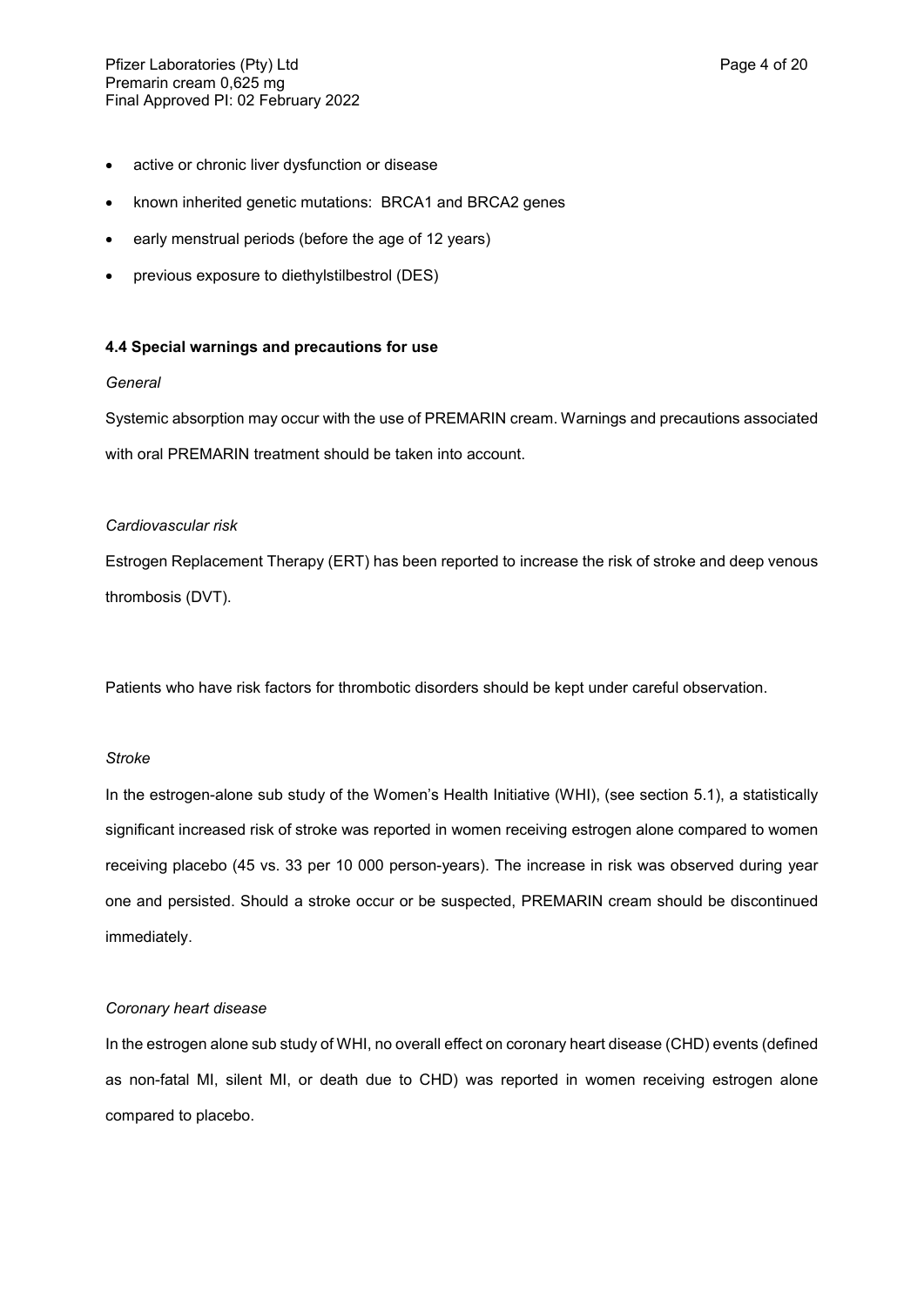### *Venous thromboembolism (VTE)*

In the estrogen-alone sub study of the WHI, the increased risk of deep vein thrombosis (DVT), was reported to be statistically significant (23 vs. 15 per 10 000 person-years). The risk of pulmonary embolism (PE) was reported to be increased although it did not reach statistical significance. The increase in VTE (DVT and PE) risk was demonstrated during the first two years (30 vs. 22 per 10 000 person-years). Should a VTE occur or be suspected, PREMARIN cream should be discontinued immediately (see section 5.1).

If feasible, PREMARIN cream should be discontinued at least 4 to 6 weeks before surgery of the type associated with an increased risk of thromboembolism, or during periods of prolonged immobilisation.

#### *Malignant neoplasms*

#### *Breast cancer*

PREMARIN cream contains estrogen which, on prolonged use, may increase the risk of developing breast cancer. A meta-analysis of prospective epidemiological studies from 1992 to 2018 reported a significant increase in the risk of developing breast cancer in 55 575 women 40 – 59 years of age who used menopausal hormone therapy (MHT). The risk increased steadily with duration of use and was slightly greater for estrogen plus progestogen than estrogen only preparations, and the risk persisted for more than 10 years after stopping the treatment. The relative risk (RR) to develop breast cancer for estrogen plus progestogen preparations was 1,60 at 1 – 4 years and RR=2,08 at 5 – 14 years, while that for estrogen only preparations were 1,17 at  $1 - 4$  years and 1,33 at  $5 - 14$  years. There was no risk to develop breast cancer in women who started MHT at 60 years of age.

All women on PREMARIN cream should receive yearly breast examinations by a health care provider and perform monthly breast self-examinations. Mammography evaluations should be done based on patient age, risk factors, and prior mammogram results.

#### *Endometrial cancer*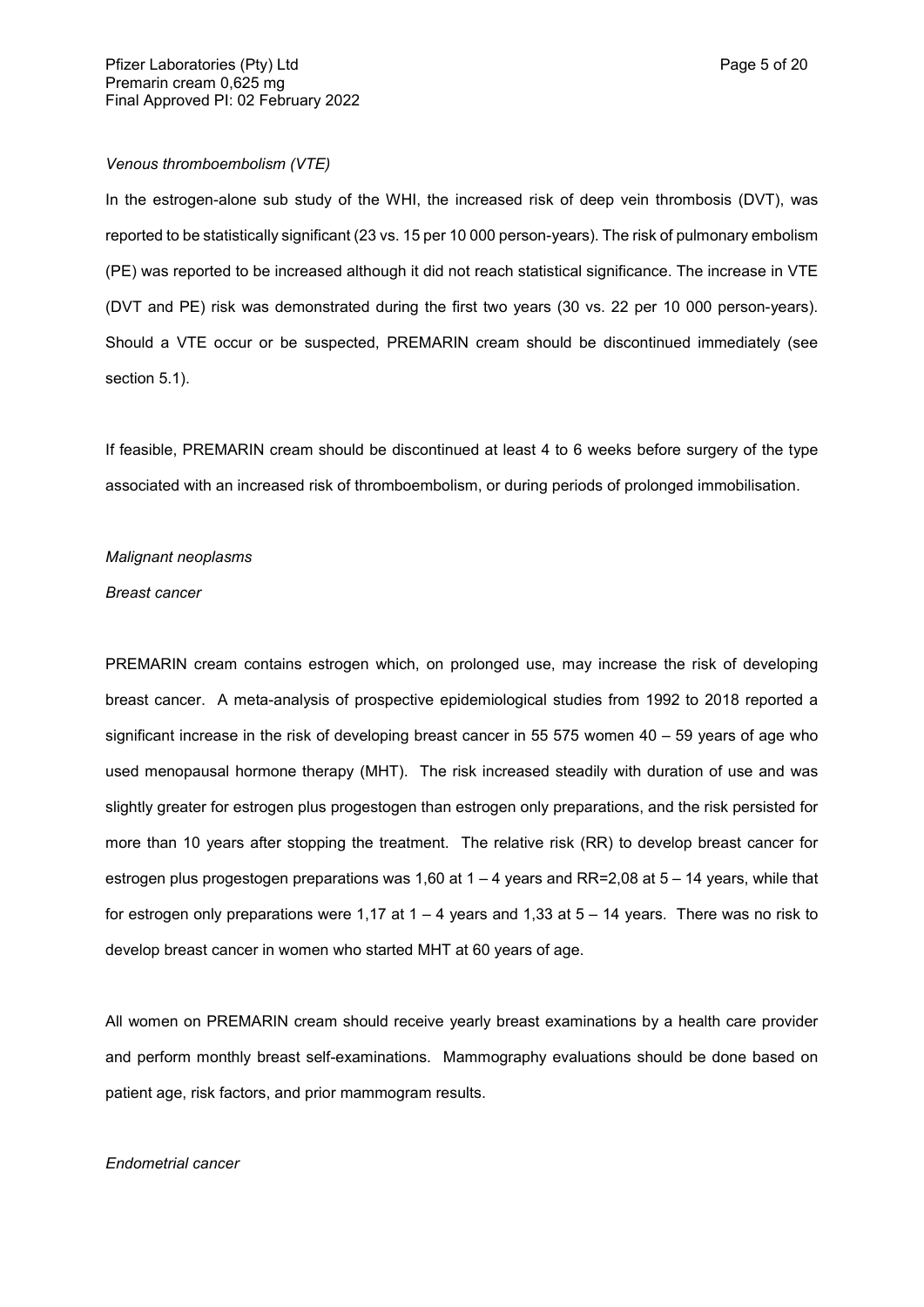The use of unopposed estrogens in women with an intact uterus has been associated with an increased risk of endometrial cancer*.*

The reported endometrial cancer risk among unopposed estrogen users is about 2- to 12-fold greater than in non-users and appears dependent on duration of treatment and on estrogen dose. Most studies show no significant increased risk associated with the use of estrogens for less than 1 year. The greatest risk appears associated with prolonged use, with increased risks of 15- to 24-fold for 5 to 10 years or more, and this risk has been shown to persist for at least 8 to 15 years after ERT is discontinued. Adding a progestin to postmenopausal estrogen therapy has been shown to reduce the risk of endometrial hyperplasia, which may be a precursor to endometrial cancer.

Clinical surveillance of all women taking estrogen or estrogen plus-progestin combinations is important. Adequate diagnostic measures, including endometrial sampling when indicated, should be undertaken to rule out malignancy in all cases of undiagnosed persistent or recurring abnormal uterine bleeding.

There is no evidence that the use of natural estrogens results in a different endometrial risk profile than synthetic estrogens of equivalent estrogen dose.

#### *Ovarian cancer*

In some epidemiologic studies, the use of estrogen-only medicines has been associated with an increased risk of ovarian cancer over multiple years of use. Other epidemiologic studies have not found these associations.

#### *Dementia*

A sub study of the Women's Health Initiative Memory Study (WHIMS), an ancillary study of WHI conducted in women aged 65 - 79, reported an increased risk of developing probable dementia when compared with placebo. Since this study was conducted in women aged 65 – 79 years, it is unknown whether these findings apply to younger postmenopausal women.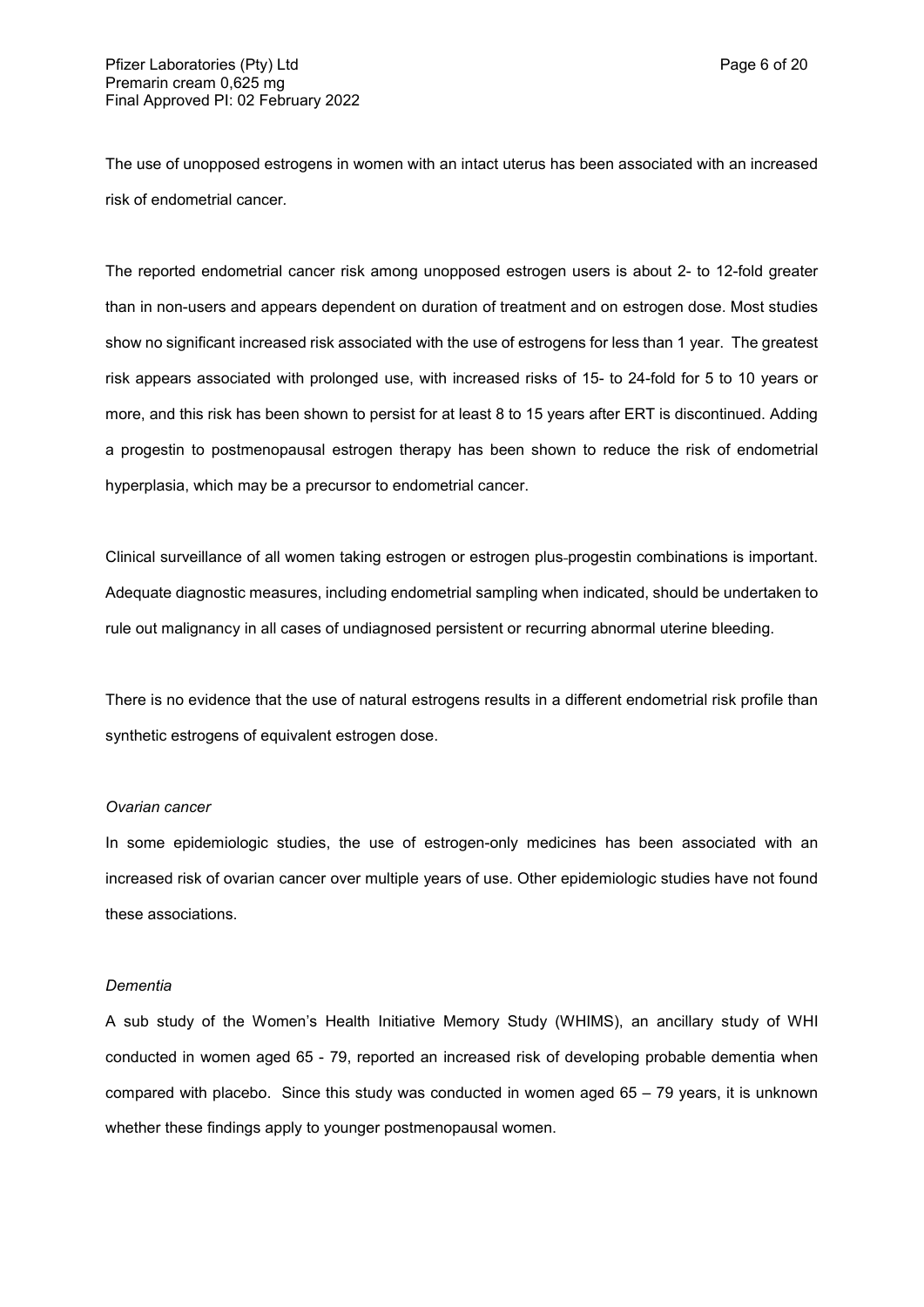A 2- to 4- fold increase in the risk of gallbladder disease requiring surgery in women receiving ERT has been reported.

#### *Visual abnormalities*

Retinal vascular thrombosis has been reported in patients receiving estrogens. Discontinue PREMARIN cream pending examination if there is sudden partial or complete loss of vision, or a sudden onset of proptosis, diplopia, or migraine. If examination reveals papilledema or retinal vascular lesions, PREMARIN cream should be withdrawn**.**

#### *Hypercalcaemia*

Administration of estrogens may lead to severe hypercalcaemia in patients with breast cancer and bone metastases. If this occurs, PREMARIN cream should be stopped and appropriate measures be taken to reduce the serum calcium level.

*The following special precautions are relevant to PREMARIN cream and/or treatment with estrogens: Angioedema*

Exogenous estrogens may exacerbate symptoms of angioedema in women with hereditary angioedema.

## *Fluid retention*

Because estrogens may cause some degree of fluid retention, patients with conditions which might be influenced by this factor, such as cardiac or renal dysfunction, warrant careful observation when PREMARIN cream is prescribed.

#### *Hypertriglyceridaemia*

Caution should be exercised in patients with pre-existing hypertriglyceridaemia since rare cases of large increases of plasma triglycerides leading to pancreatitis have been reported with estrogen therapy in this population. Women with pre-existing hypertriglyceridaemia should be followed closely during ERT.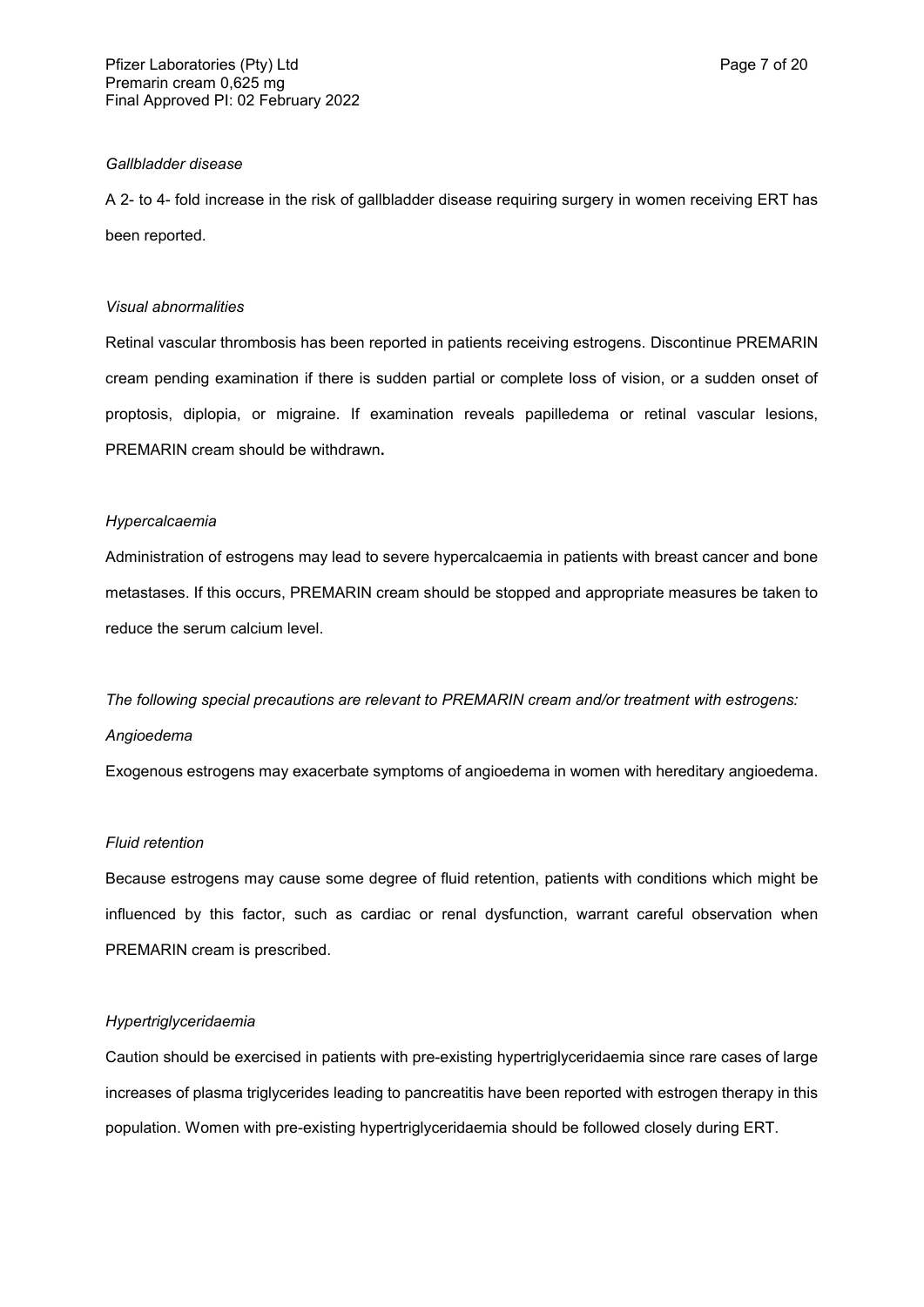#### *Hepatic impairment*

Estrogens may be poorly metabolised in patients with impaired liver function.

#### *Past history of cholestatic jaundice*

For patients with a history of cholestatic jaundice associated with past estrogen use or with pregnancy, caution should be exercised and in the case of recurrence, PREMARIN cream should be discontinued.

#### *Addition of a progestin when a woman has not had a hysterectomy*

Studies of the addition of a progestin for 10 or more days of a cycle of estrogen administration or daily with estrogen in a continuous regimen, have reported a lowered incidence of endometrial hyperplasia than would be induced by estrogen treatment alone. Endometrial hyperplasia may be a precursor to endometrial cancer.

There are, however, possible risks that may be associated with the use of progestins in ERT regimens compared to estrogen-alone regimens. These include an increased risk of breast cancer; adverse effects on lipoprotein metabolism, (e.g., lowering HDL, raising LDL); and impairment of glucose tolerance (see section 4.5).

#### *Elevated blood pressure*

In a small number of case reports, substantial increases in blood pressure during ERT have been attributed to idiosyncratic reactions to estrogens. In a large, randomised placebo-controlled clinical trial a generalised effect of ERT on blood pressure was not seen. Blood pressure should be monitored at regular intervals with estrogen use.

### *Exacerbation of other conditions*

ERT may cause an exacerbation of asthma, epilepsy, migraine, diabetes mellitus, porphyria, systemic lupus erythematosus and hepatic haemangiomas, and should be used with caution in women with these conditions.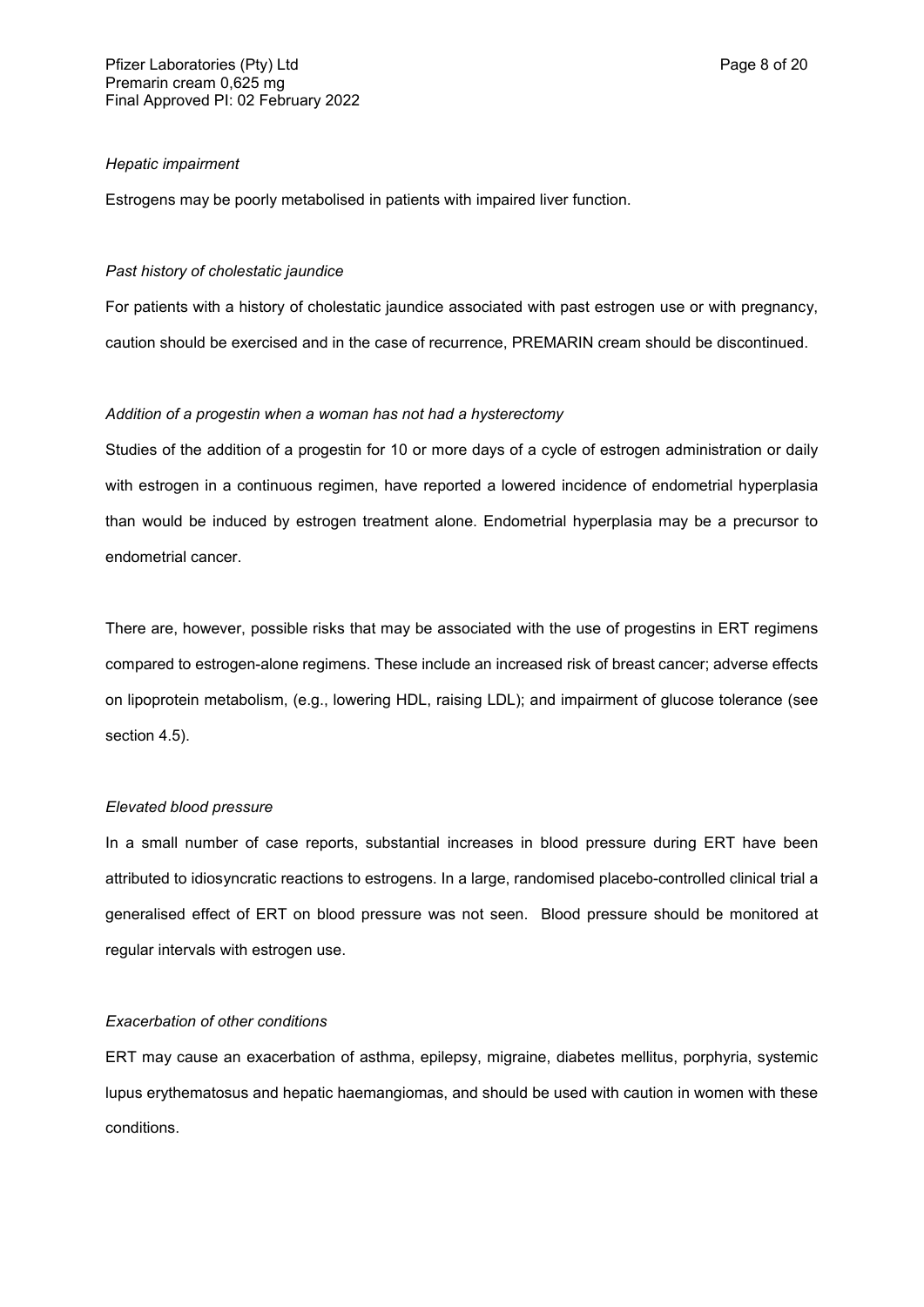#### *Exacerbation of endometriosis*

Endometriosis may be exacerbated with administration of ERT. Addition of a progestin should be considered in women who have undergone hysterectomy, but are known to have residual endometriosis, since malignant transformation after ERT has been reported.

### *Hypocalcaemia*

PREMARIN cream should be used with caution in individuals with disease that can predispose to severe hypocalcaemia.

## *Hypothyroidism*

Estrogen administration leads to increased thyroid-binding globulin (TBG) levels. Patients dependent on thyroid hormone replacement therapy may require increased doses of their thyroid replacement therapy. These women should have their thyroid function monitored in order to maintain their free thyroid hormone levels in an acceptable range (see section 4.5).

### *Laboratory monitoring*

PREMARIN cream administration should be guided by clinical response rather than by hormone levels (e.g., estradiol, FSH).

### *Uterine bleeding*

Certain patients may develop abnormal uterine bleeding.

### *Latex condoms*

PREMARIN cream has been shown to weaken latex condoms. The potential for PREMARIN cream to weaken and contribute to the failure of condoms, diaphragms, or cervical caps made of latex or rubber should be considered.

## **4.5 Interaction with other medicines and other forms of interaction**

Data from a drug-drug interaction study involving conjugated estrogens and medroxyprogesterone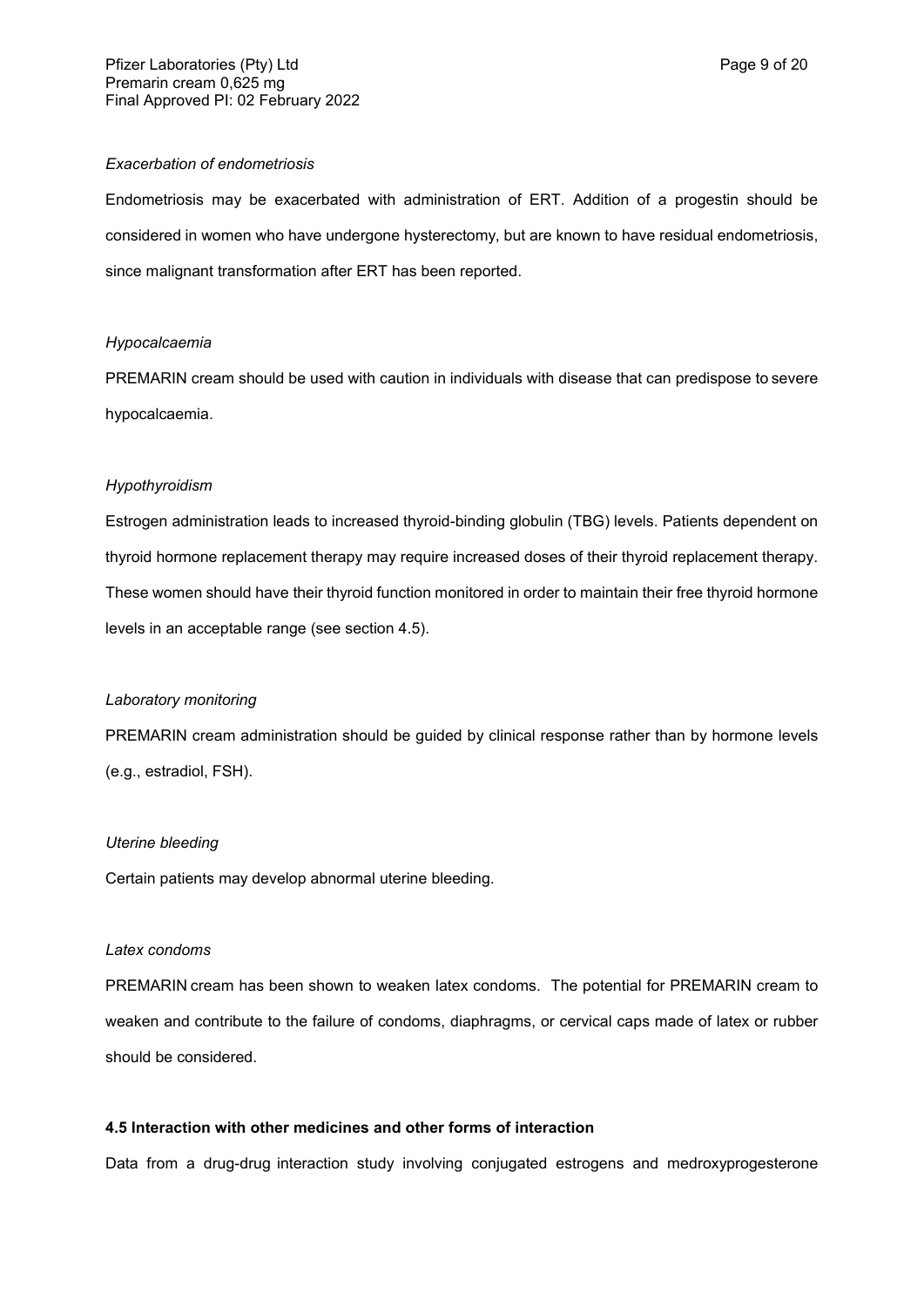acetate indicate that the pharmacokinetic disposition of both medicines are not altered when the medicines are co-administered. Other clinical drug-drug interaction studies have not been conducted with conjugated estrogens.

*In vitro* and *in vivo* studies have shown that estrogens are metabolised partially by cytochrome P450 3A4 (CYP3A4). Therefore, inducers or inhibitors of CYP3A4 may affect estrogen medicine metabolism. Inducers of CYP3A4, such as St. John's Wort preparations (*Hypericum perforatum*), phenobarbital, phenytoin, carbamazepine, rifampicin and dexamethasone may reduce plasma concentrations of estrogens, possibly resulting in a decrease in the therapeutic effects and/or changes in the uterine bleeding profile. Inhibitors of CYP3A4, such as cimetidine, erythromycin, clarithromycin, ketoconazole, itraconazole, ritonavir and grapefruit juice, may increase plasma concentrations of estrogens and may result in side effects.

### *Laboratory test interactions*

- Increased platelet count, decreased levels of antithrombin III, and increased plasminogen antigen and activity.
- Increased thyroid-binding globulin (TBG) leading to increased circulating total thyroid hormone, as measured by protein-bound iodine (PBI),  $T_4$  levels (by column, or by radioimmunoassay) or  $T_3$  levels (by radioimmunoassay). T<sub>3</sub> resin uptake is decreased, reflecting the elevated TBG. Free  $T_4$  and free T<sup>3</sup> concentrations are unaltered.
- Other binding proteins may be elevated in serum, i.e. corticosteroid binding globulin (CBG), sexhormone binding globulin (SHBG), leading to increased circulating corticosteroid and sex steroids respectively. Free hormone concentrations may be decreased. Other plasma proteins may be increased (angiotensin/renin substrate, alpha-1-antitrypsin, ceruloplasmin).
- Increased plasma high-density lipoprotein (HDL) and HDL<sup>2</sup> cholesterol subfraction concentrations, reduced low-density lipoprotein (LDL) cholesterol concentrations, increased triglyceride levels (see section 4.4).
- Impaired glucose tolerance.
- The response to metyrapone may be reduced.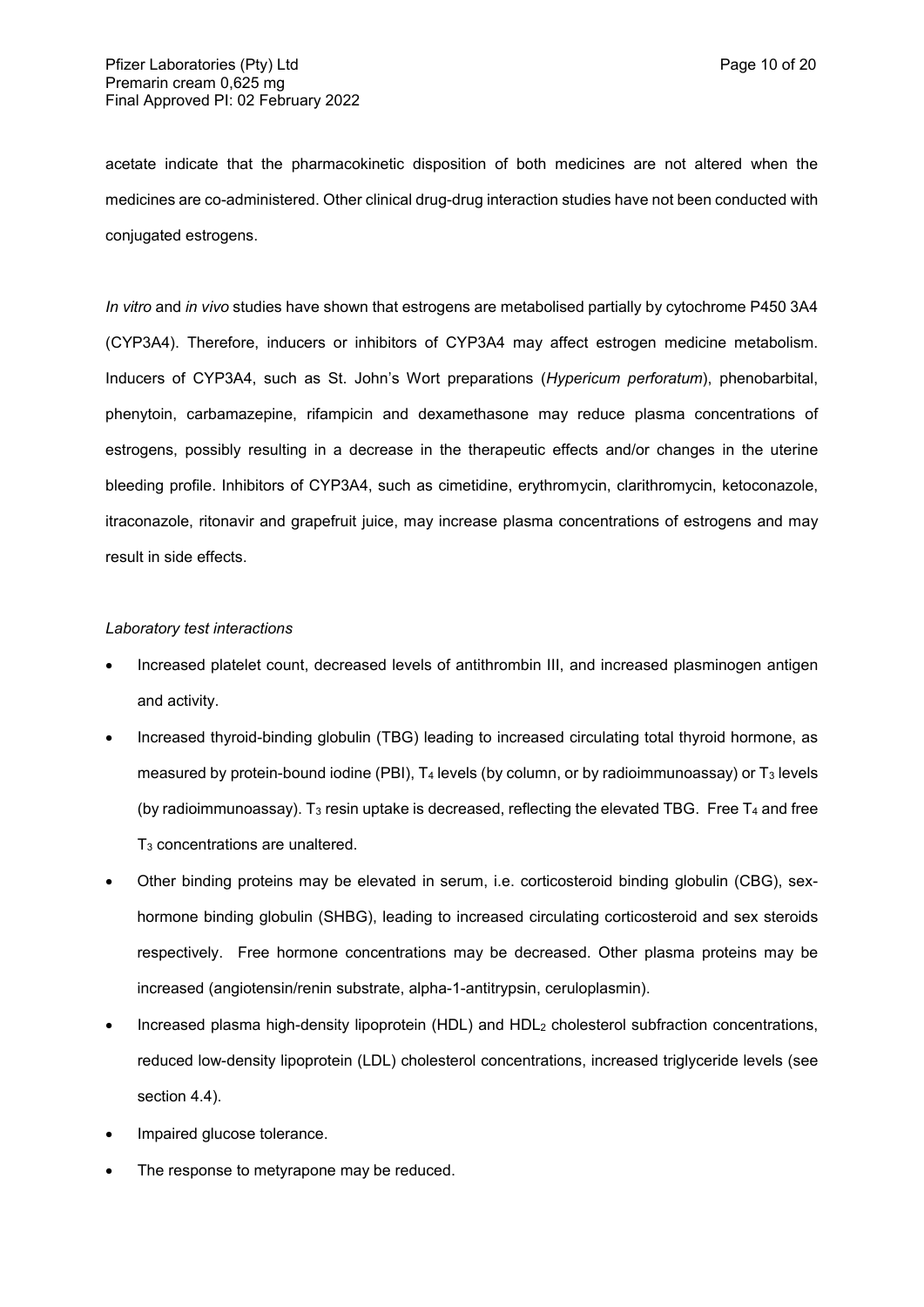### **4.6 Fertility, pregnancy and lactation**

### **Pregnancy**

PREMARIN cream should not be used during pregnancy (see section 4.3).

#### **Breastfeeding**

PREMARIN cream should not be used during lactation. Estrogen administration to nursing women have been shown to decrease the quantity and quality of the breast milk. Detectable amounts of estrogens have been identified in the breast milk of mothers receiving estrogen-alone therapy. Caution should be exercised when PREMARIN cream is administered to a nursing woman.

### **4.7 Effects on ability to drive and use machines**

No studies on the effect of ability to drive or use machines have been performed. However, the adverse effects of PREMARIN cream include dizziness, which could affect the ability to drive or use machines (see section 4.8).

#### **4.8 Undesirable effects**

### *Summary of the safety profile*

Systemic absorption may occur with the use of PREMARIN cream. Adverse reactions associated with oral PREMARIN treatment should be taken into account.

### *Tabulated summary of adverse reactions*

The following adverse reactions have been either reported with PREMARIN cream or are undesirable effects associated with estrogens. It is not possible to calculate frequencies for these events based on prescription data for patient exposure because the dose of PREMARIN cream varies from patient to patient and the medicine is available worldwide in various sized units.

| System organ class          | <b>Adverse reaction</b>                                          |
|-----------------------------|------------------------------------------------------------------|
| Infections and infestations | Vaginitis, including vaginal candidiasis; cystitis-like syndrome |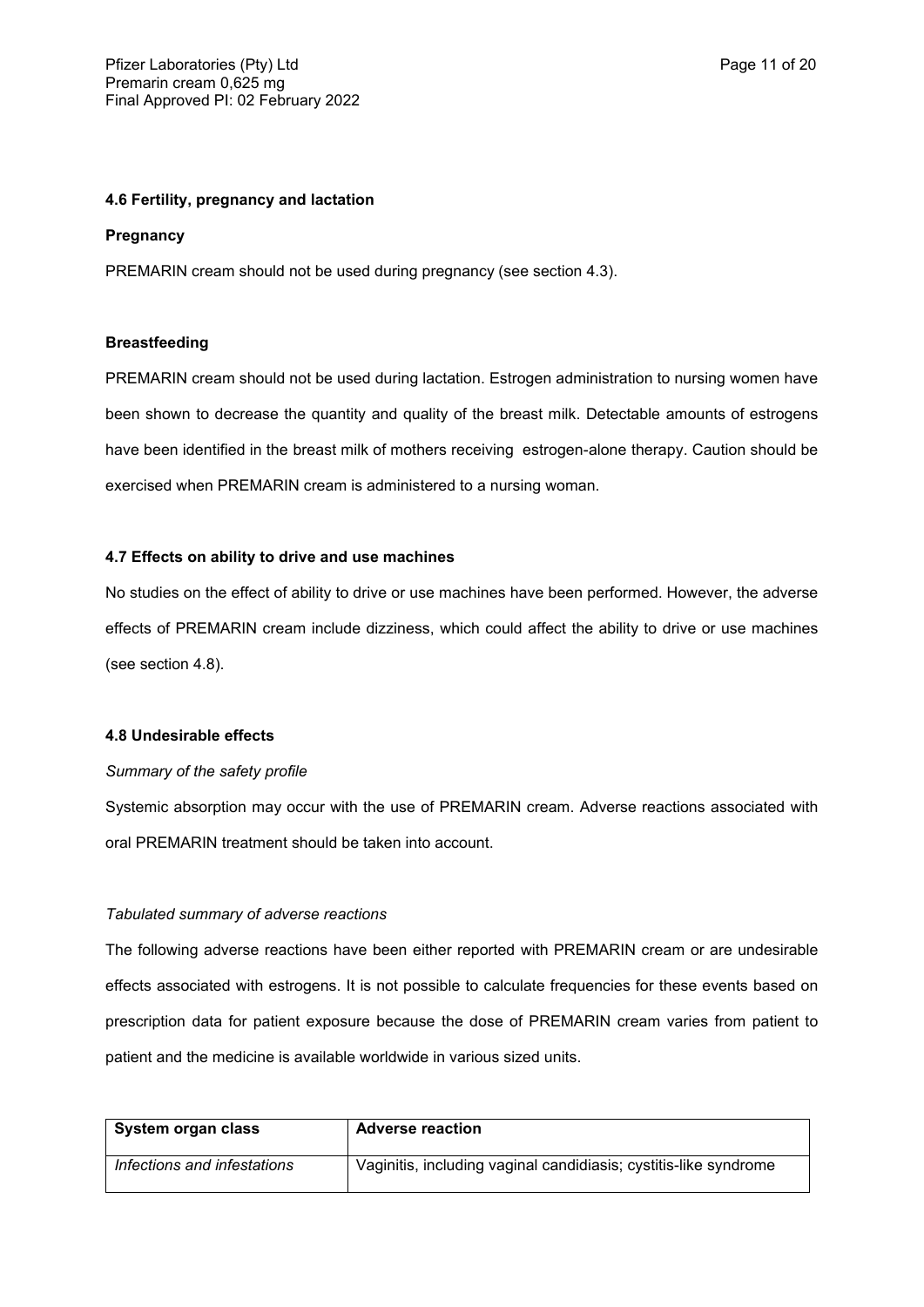| Neoplasms benign malignant       | Breast cancer; ovarian cancer; fibrocystic breast changes;           |  |  |  |
|----------------------------------|----------------------------------------------------------------------|--|--|--|
| and unspecified (including cysts | endometrial cancer; enlargement of hepatic haemangiomas;             |  |  |  |
| and polyps)                      | growth potentiation of benign meningioma                             |  |  |  |
| Immune system disorders          | Anaphylactic/anaphylactoid reactions, including urticaria and        |  |  |  |
|                                  | angioedema; hypersensitivity                                         |  |  |  |
| <b>Endocrine disorders</b>       | Precocious puberty                                                   |  |  |  |
| Metabolism and nutrition         | Glucose intolerance; hypocalcaemia (in patients with disease that    |  |  |  |
| disorders                        | can predispose to severe hypocalcaemia)                              |  |  |  |
| Psychiatric disorders            | Changes in libido; mood disturbances; depression; irritability;      |  |  |  |
|                                  | dementia                                                             |  |  |  |
| Nervous system disorders         | Dizziness; headache; migraine; nervousness; cerebrovascular          |  |  |  |
|                                  | accident/stroke; exacerbation of chorea                              |  |  |  |
| Eye disorders                    | Intolerance to contact lenses; retinal vascular thrombosis           |  |  |  |
| Cardiac disorders                | Myocardial infarction                                                |  |  |  |
| Vascular disorders               | embolism; venous thromboembolism,<br>Pulmonary<br>venous             |  |  |  |
|                                  | thrombosis                                                           |  |  |  |
| Gastrointestinal disorders       | Nausea; bloating; abdominal pain; vomiting;<br>pancreatitis;         |  |  |  |
|                                  | ischaemic colitis                                                    |  |  |  |
| Hepato-biliary disorders         | Gallbladder disease; cholestatic jaundice                            |  |  |  |
| Skin and subcutaneous tissue     | Alopecia; chloasma/melasma; hirsutism; pruritus; rash; erythema      |  |  |  |
| disorders                        | multiforme; erythema nodosum                                         |  |  |  |
| Musculoskeletal, connective      | Arthralgias; leg cramps                                              |  |  |  |
| tissue and bone disorders        |                                                                      |  |  |  |
| Reproductive system and breast   | Breakthrough bleeding/spotting; dysmenorrhoea/<br>pelvic pain;       |  |  |  |
| disorders                        | breast pain, tenderness, enlargement, discharge; application site    |  |  |  |
|                                  | reactions of vulvovaginal discomfort including burning, irritation,  |  |  |  |
|                                  | genital<br>pruritus;<br>vaginal<br>discharge;<br>leucorrhoea;<br>and |  |  |  |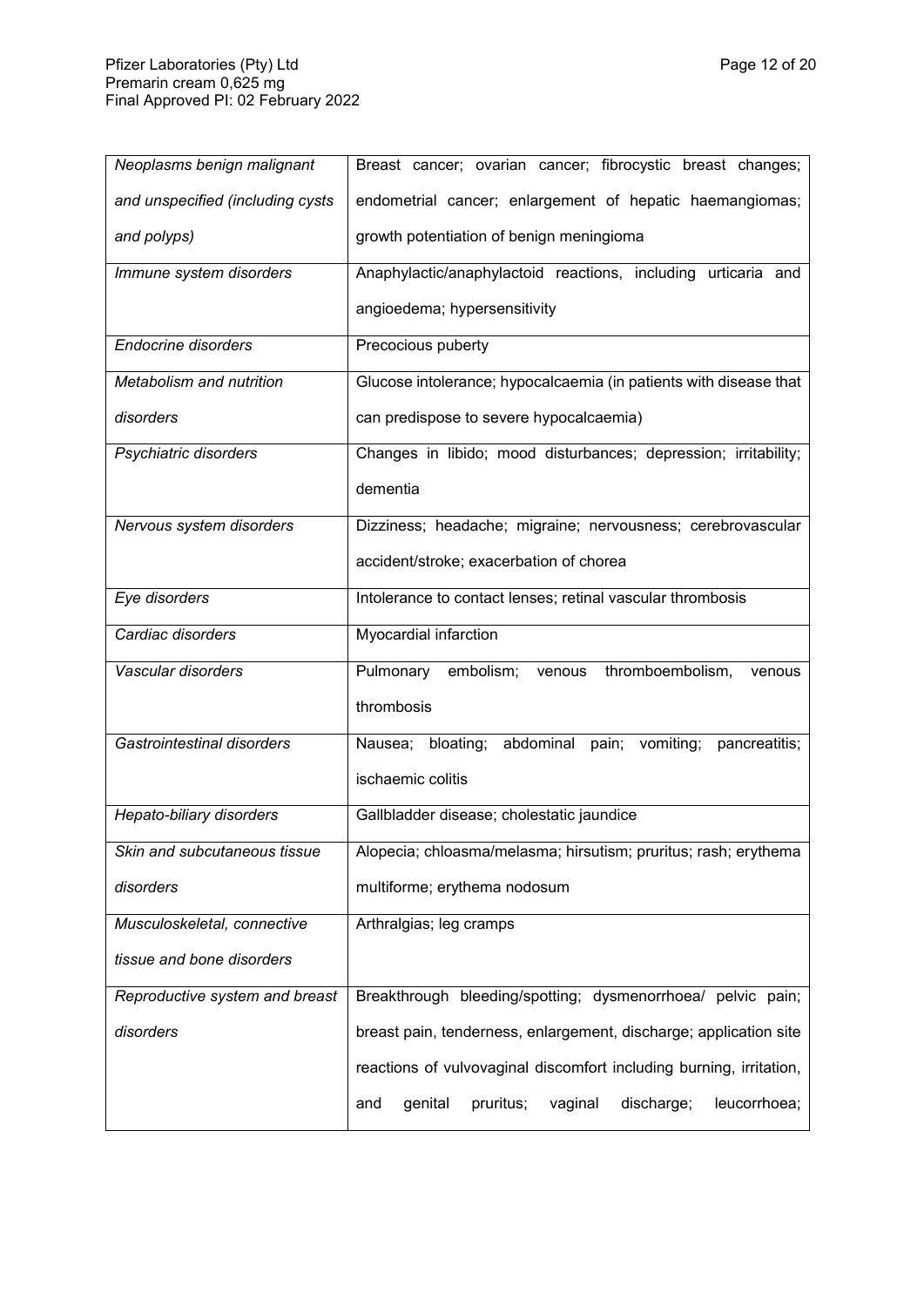|                                | gynaecomastia in males; increased size of uterine leiomyomata;      |  |  |  |  |
|--------------------------------|---------------------------------------------------------------------|--|--|--|--|
|                                | endometrial hyperplasia                                             |  |  |  |  |
| General disorders and          | Oedema                                                              |  |  |  |  |
| administration site conditions |                                                                     |  |  |  |  |
| Investigations                 | Changes<br>weight<br>in.<br>(increase or<br>decrease);<br>increased |  |  |  |  |
|                                | triglycerides; increases in blood pressure                          |  |  |  |  |

### *Reporting of suspected adverse reactions*

Reporting suspected adverse reactions after authorisation of the medicine is important. It allows continued monitoring of the benefit/risk balance of the medicine. Health care providers are asked to report any suspected adverse reactions to SAHPRA via the "**6.04 Adverse Drug Reactions Reporting Form**", found online under SAHPRA's publications:

<https://www.sahpra.org.za/Publications/Index/8>

### **4.9 Overdose**

Symptoms of overdosage of estrogen-containing medicines in adults and children may include nausea, vomiting, breast tenderness, dizziness, abdominal pain, drowsiness/fatigue; withdrawal bleeding may occur in females. There is no specific antidote and further treatment if necessary, should be symptomatic (see section 4.8).

Treatment is symptomatic and supportive.

## **5. PHARMACOLOGICAL PROPERTIES**

### **5.1 Pharmacodynamic properties**

Category and class:A 21.8.1 Estrogens

## *Mechanism of action*

Endogenous estrogens are largely responsible for the development and maintenance of the female reproductive system and secondary sexual characteristics. Although circulating estrogens exist in a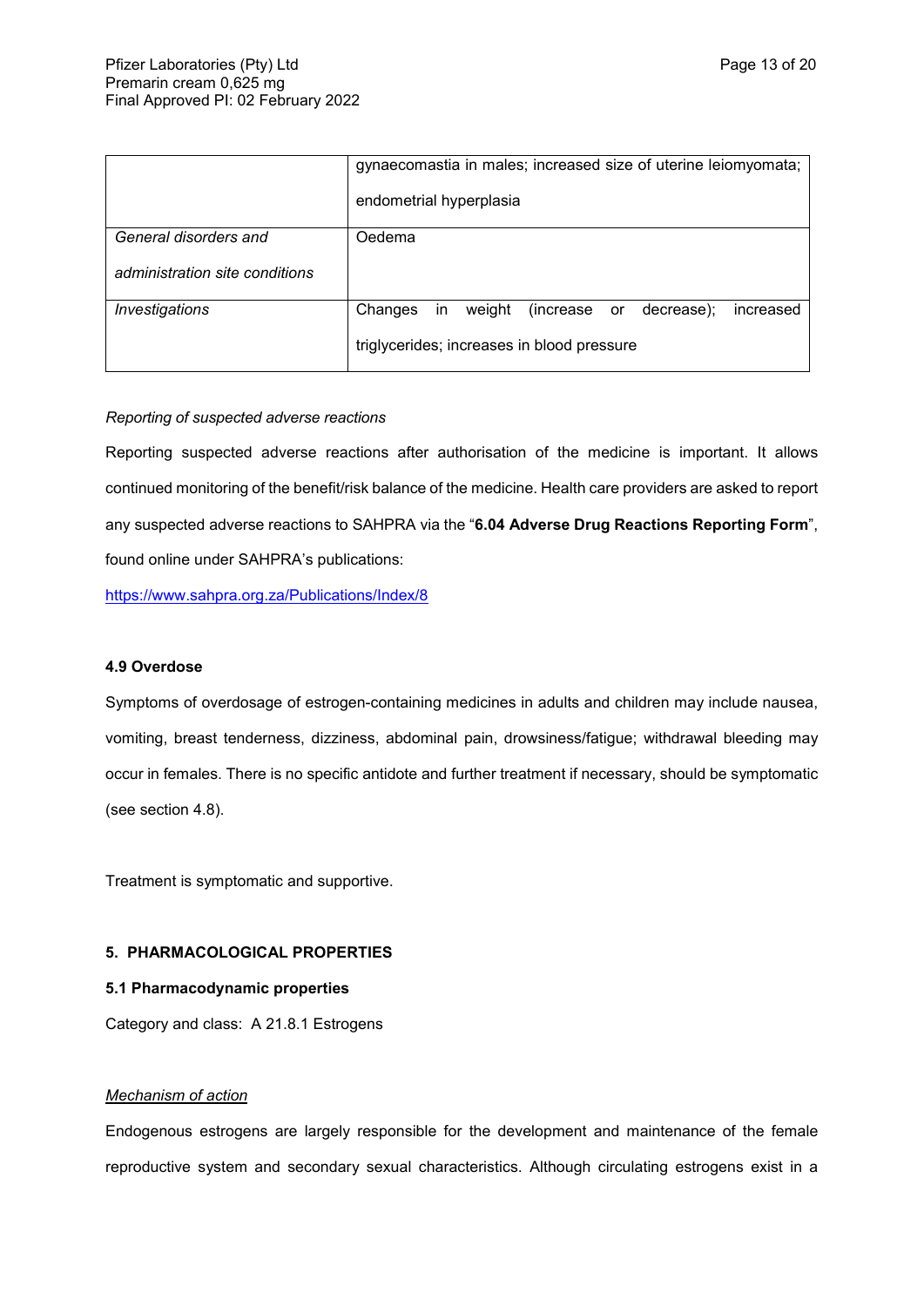dynamic equilibrium of metabolic interconversions, estradiol is the principal intracellular human estrogen and is substantially more potent than its metabolites, estrone and estriol, at the receptor level.

The primary source of estrogen in normally cycling adult women is the ovarian follicle, which secretes 70 to 500 mcg of estradiol daily, depending on the phase of the menstrual cycle. After menopause, most endogenous estrogen is produced by conversion of androstenedione, which is secreted by the adrenal cortex, to estrone in the peripheral tissues. Thus, estrone and the sulfate-conjugated form, estrone sulfate, are the most abundant circulating estrogens in postmenopausal women.

Estrogens act through binding to nuclear receptors in estrogen-responsive tissues. To date, two estrogen receptors have been identified. These vary in proportion from tissue to tissue.

Circulating estrogens modulate the pituitary secretion of the gonadotropins, luteinizing hormone (LH) and follicle stimulating hormone (FSH), through a negative feedback mechanism. Estrogens act to reduce the elevated levels of these gonadotropins seen in postmenopausal women.

#### *Pharmacodynamics*

Currently, there are no pharmacodynamic data known for conjugated estrogens alone.

## **Clinical efficacy and safety**

### *Women's Health Initiative Studies (WHI)*

The Women's Health Initiative (WHI) enrolled approximately 27 000 predominantly healthy postmenopausal women in two sub studies to assess the risks and benefits of conjugated estrogens (CE) (0,625 mg daily) alone or in combination with medroxyprogesterone acetate (MPA) (0,625 mg/2,5 mg daily) compared to placebo. The primary endpoint was the incidence of coronary heart disease (CHD), i.e. non-fatal myocardial infarction (MI), silent MI and coronary death. The primary safety endpoint was incidence of invasive breast cancer. The study did not evaluate the effects of hormone replacement therapy on menopausal symptoms.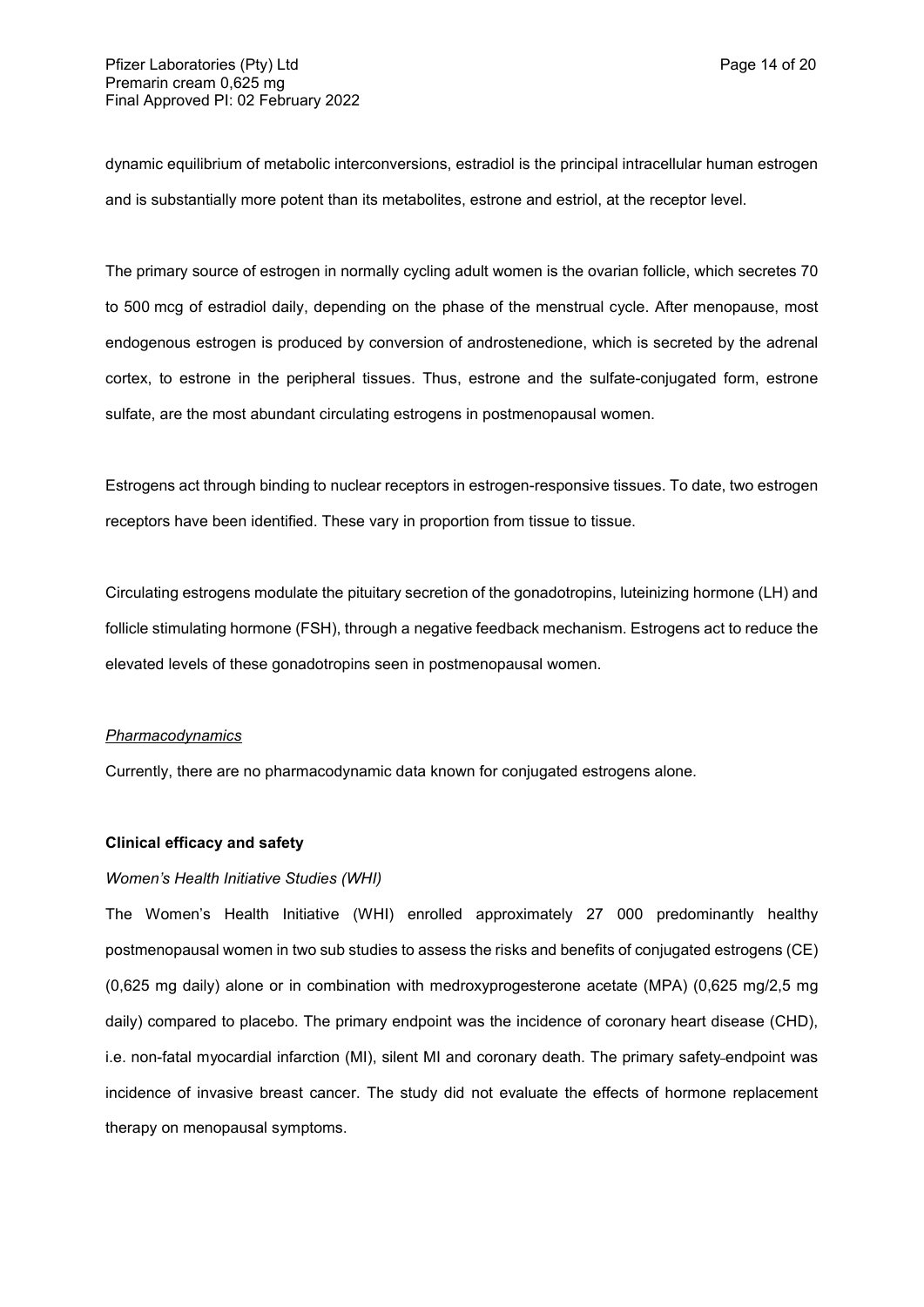The estrogen-alone sub study was stopped early because an increased risk of stroke was observed, and it was deemed that no further information would be obtained regarding the risks and benefits of estrogen alone in predetermined primary endpoints.

No overall effect on coronary heart disease (CHD) events (defined as non-fatal MI, silent MI, or death due to CHD) was reported in women receiving estrogen alone compared with placebo. Results of the estrogen-alone sub study which included 10 739 women (average age of 63 years, range 50 to 79; 75,3 % White, 15,1 % Black, 6,1 % Hispanic, 3,6 % Other); after an average follow-up of 7,1 years are presented in the table below.

In the estrogen-alone sub study of WHI, there was no significant overall effect on the relative risk (RR) of CHD (RR 0,95, 95 % nominal confidence interval [nCI] 0,78 - 1,16); a slightly elevated RR of CHD was reported in the early follow-up period and diminished over time. There was no significant effect on the RR of invasive breast cancer (RR 0,80, 95 % nCI 0,62 - 1,04) or colorectal cancer (RR 1,08, 95 % nCI 0,75 - 1,55) reported. Estrogen use was associated with a statistically significant increased risk of stroke (RR 1,37, 95 % nCI 1,09 - 1,73) and deep vein thrombosis (DVT) (RR 1,47, 95 % nCI 1,06 - 2,06). The RR of PE (RR 1,37, 95 % nCI 0,90 - 2,07) was not significantly increased. A statistically significant reduced risk of hip, vertebral and total fractures was reported with estrogen use (RR 0,65, 95 % nCI 0,45 – 0,94), (RR 0,64, 95 % nCI 0,44 - 0,93), and (RR 0,71, 95 % nCI 0,64 - 0,80), respectively. The estrogen-alone sub study did not report a statistically significant effect on death due to other causes (RR 1,08, 95 % nCI 0,88 - 1,32). There was no effect on overall mortality risk (RR 1,04, 95 % nCI 0,88 - 1,22). These confidence intervals are unadjusted for multiple looks and multiple comparisons.

| Relative and absolute risk seen in the estrogen-alone substudy of WHI <sup>a</sup> |                          |                                      |          |  |  |
|------------------------------------------------------------------------------------|--------------------------|--------------------------------------|----------|--|--|
| Event                                                                              | Relative risk            | Placebo                              | CE.      |  |  |
|                                                                                    | CE vs. placebo           | n=5429                               | $n=5310$ |  |  |
|                                                                                    | (95 % nCl <sup>b</sup> ) | Absolute risk per 10 000 women-years |          |  |  |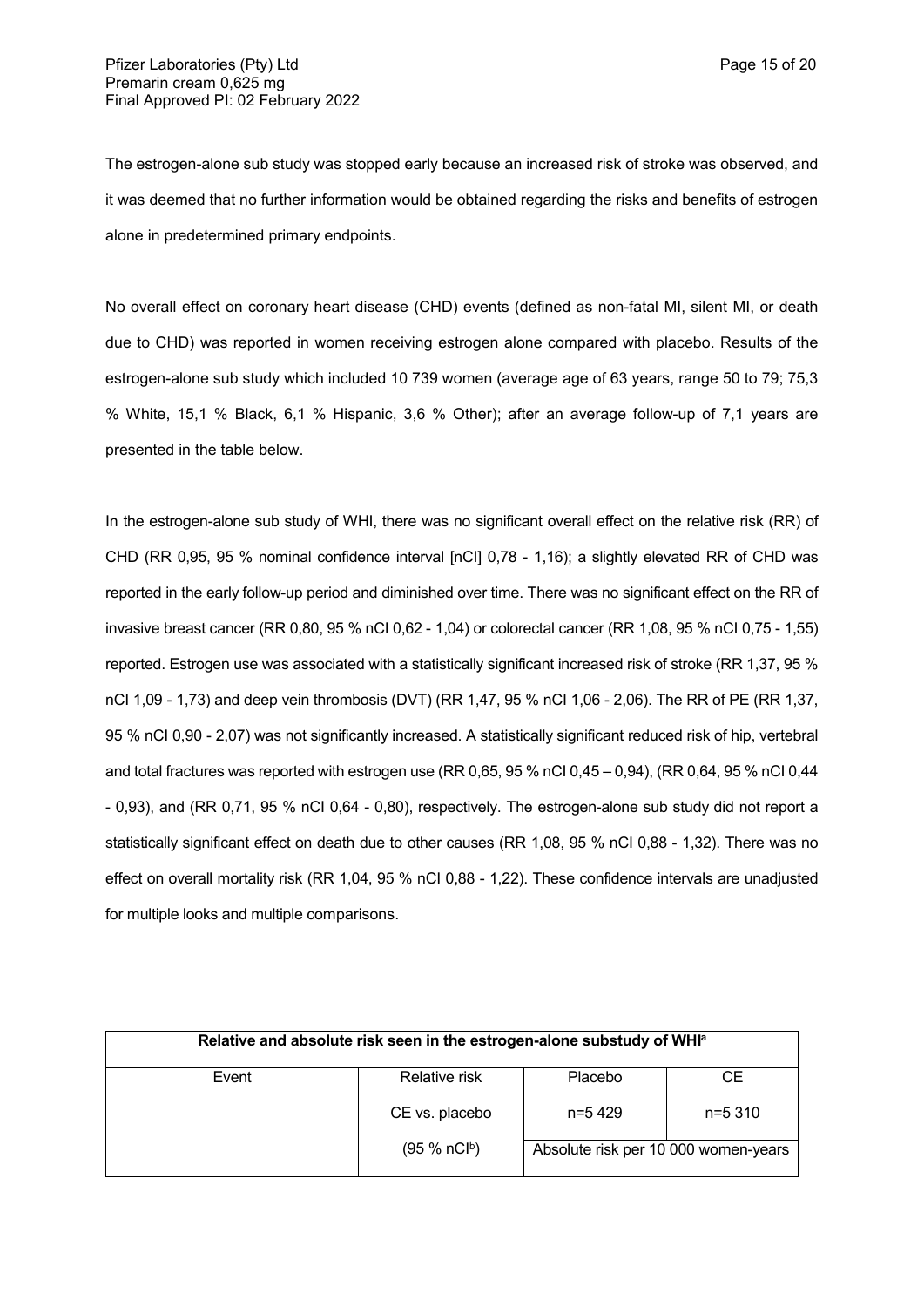| Relative and absolute risk seen in the estrogen-alone substudy of WHI <sup>a</sup> |                     |     |                 |  |  |
|------------------------------------------------------------------------------------|---------------------|-----|-----------------|--|--|
| CHD events <sup>c</sup>                                                            | $0,95(0,78-1,16)$   | 57  | 54              |  |  |
| Non-fatal MI <sup>c</sup>                                                          | $0,91(0,73 - 1,14)$ | 43  | 40              |  |  |
| CHD death <sup>c</sup>                                                             | $1,01(0,71-1,43)$   | 16  | 16              |  |  |
| All strokes <sup>c</sup>                                                           | $1,33(1,05-1,68)$   | 33  | 45              |  |  |
| Ischaemic stroke <sup>c</sup>                                                      | $1,55(1,19-2,01)$   | 25  | 38              |  |  |
| Deep vein thrombosisc,d                                                            | $1,47(1,06 - 2,06)$ | 15  | 23              |  |  |
| Pulmonary embolism <sup>c</sup>                                                    | $1,37(0,90 - 2,07)$ | 10  | 14              |  |  |
| Invasive breast cancer <sup>c</sup>                                                | $0,80(0,62 - 1,04)$ | 34  | 28              |  |  |
| Colorectal cancer <sup>c</sup>                                                     | $1,08(0,75-1,55)$   | 16  | 17              |  |  |
| Hip fracture <sup>c</sup>                                                          | $0,65(0,45-0,94)$   | 19  | $\overline{12}$ |  |  |
| Vertebral fractures <sup>c,d</sup>                                                 | $0,64(0,44-0,93)$   | 18  | $\overline{11}$ |  |  |
| Lower arm/wrist fractures <sup>c,d</sup>                                           | $0,58(0,47-0,72)$   | 59  | 35              |  |  |
| Total fractures <sup>c,d</sup>                                                     | $0,71(0,64-0,80)$   | 197 | 144             |  |  |
| Death due to other causese,f                                                       | $1,08(0,88 - 1,32)$ | 50  | 53              |  |  |
| Overall mortality <sup>c,d</sup>                                                   | $1,04(0,88 - 1,22)$ | 75  | 79              |  |  |
| Global Index <sup>9</sup>                                                          | $1,02(0,92-1,13)$   | 201 | 206             |  |  |

a Adapted from numerous WHI publications.

**b Nominal confidence intervals unadjusted for multiple looks and multiple comparisons.** 

<sup>c</sup>Results are based on centrally adjudicated data for an average follow-up of 7,1 years.

<sup>d</sup> Not included in global index.

e Results are based on an average follow-up of 6,8 years.

<sup>f</sup>All deaths, except from breast or colorectal cancer, definite/probable CHD, PE or cerebrovascular disease.

g A subset of the events was combined in a "global index", defined as the earliest occurrence of CHD events, invasive breast cancer, stroke, pulmonary embolism, colorectal cancer, hip fracture, or death due to other causes.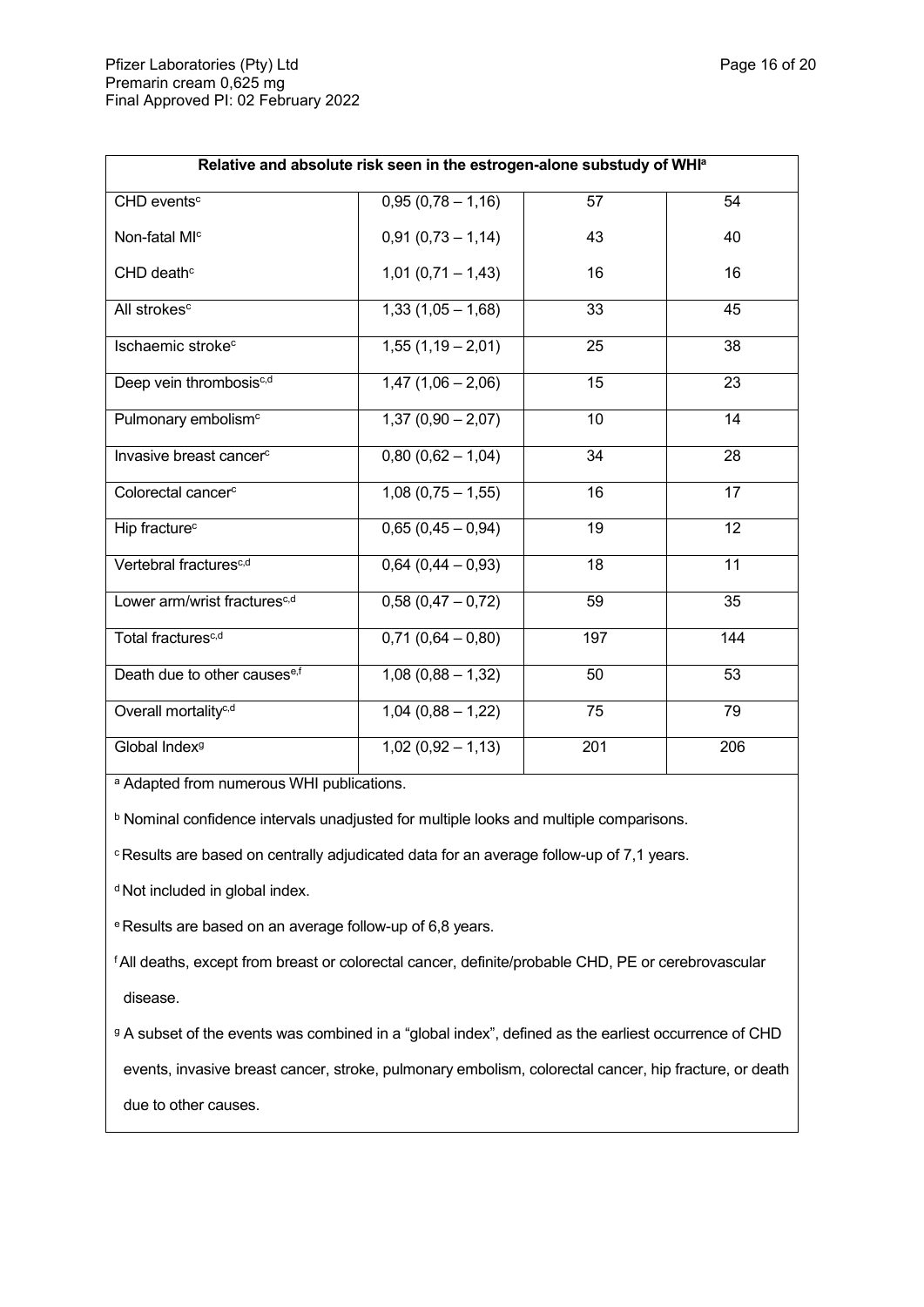### *Women's Health Initiative Memory Study*

In the estrogen-alone Women's Health Initiative Memory Study (WHIMS), an ancillary study of WHI, a population of 2 947 predominantly healthy hysterectomised postmenopausal women aged 65 - 79 years was randomised to conjugated estrogens (CE) (0,625 mg daily) or placebo. The relative risk of probable dementia for CE alone vs. placebo was 1,49 (95 % CI 0,83 - 2,66). The absolute risk of probable dementia for CE alone vs. placebo was 37 vs. 25 cases per 10 000 women-years. Probable dementia as defined in this study included Alzheimer's disease (AD), vascular dementia (VaD) and mixed types (having features of both AD and VaD). The most common classification of probable dementia in both the treatment and placebo groups was AD. Since the sub study was conducted in women aged 65 - 79 years, it is unknown whether these findings apply to younger postmenopausal women (see section 4.4).

#### **5.2 Pharmacokinetic properties**

#### *Absorption*

Conjugated oestrogens are soluble in water and are well-absorbed through the skin, mucous membranes, and from the gastrointestinal tract. The vaginal delivery of oestrogens circumvents first-pass metabolism.

#### *Distribution*

The distribution of exogenous estrogens is similar to that of endogenous estrogens. Estrogens are widely distributed in the body and are generally found in higher concentration in the sex hormone target organs. Estrogens circulate in the blood largely bound to sex hormone binding globulin (SHBG) and albumin.

#### *Biotransformation*

Exogenous estrogens are metabolised in the same manner as endogenous estrogens. Circulating estrogens exist in a dynamic equilibrium of metabolic interconversions. These transformations take place mainly in the liver. Estradiol is converted reversibly to estrone, and both can be converted to estriol, which is the major urinary metabolite. Estrogens also undergo enterohepatic recirculation via sulfate and glucuronide conjugation in the liver, biliary secretion of conjugates into the intestine, and hydrolysis in the gut followed by reabsorption. In postmenopausal women a significant proportion of the circulating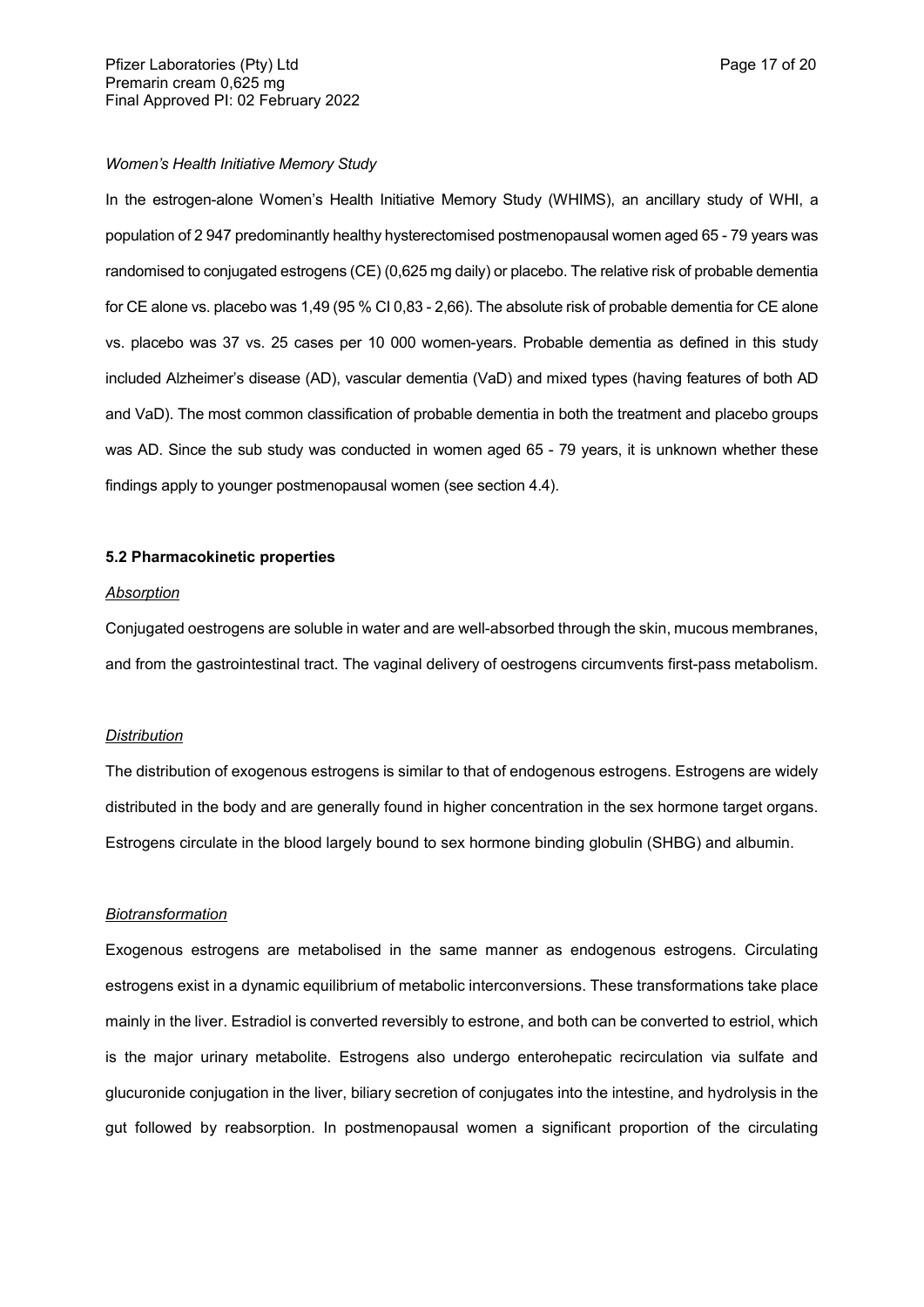estrogens exists as sulfate conjugates, especially estrone sulfate, which serves as a circulating reservoir for the formation of more active estrogens.

### *Elimination*

Estradiol, estrone, and estriol are excreted in the urine, along with glucuronide and sulfate conjugates.

### **Special populations**

No pharmacokinetic studies were conducted in special populations, including patients with renal or hepatic impairment.

## **6. PHARMACEUTICAL PARTICULARS**

## **6.1 List of excipients**

Benzyl alcohol (preservative)

Cetyl alcohol

Cetyl esters wax

Glycerin

Glyceryl monostearate

Methyl stearate

Mineral oil heavy

Propylene glycol monostearate

Sodium lauryl sulfate

White wax

### **6.2 Incompatibilities**

Not applicable.

## **6.3 Shelf life**

18 months.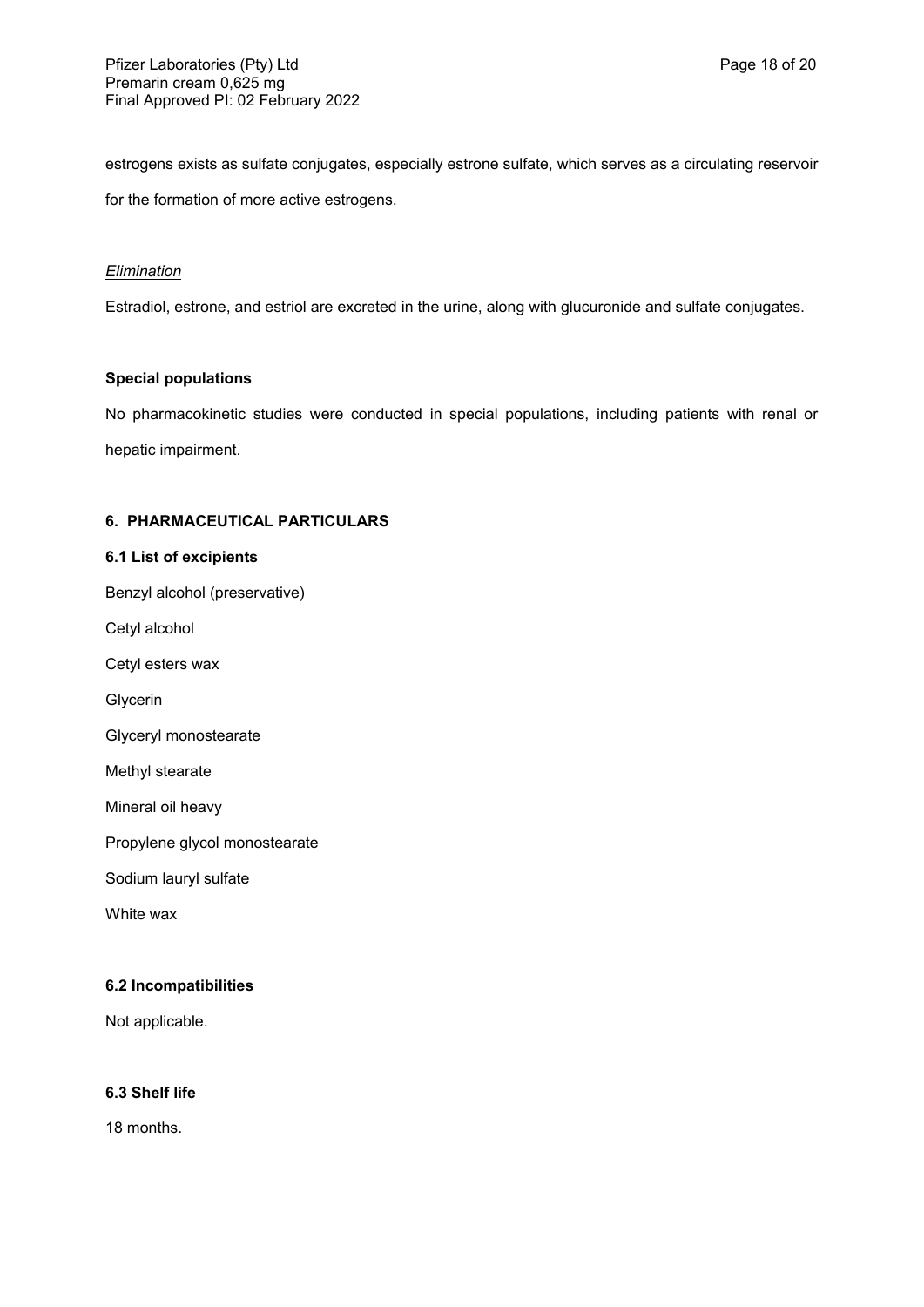## **6.4 Special precautions for storage**

Store in a cool dry place at or below 25 ºC.

For external use only.

## **6.5 Nature and contents of container**

Each pack contains a 42,5 g tube with one calibrated applicator.

## **6.6 Special precautions for disposal**

No special requirements.

## **7. HOLDER OF CERTIFICATE OF REGISTRATION**

Pfizer Laboratories (Pty) Ltd

85 Bute Lane

Sandton 2196

South Africa

Tel: +27(0)11 320 6000 / 0860 734 937 (Toll-free South Africa)

## **8. REFERENCE NUMBER**

G3019 (Act 101/1965)

# **9. DATE OF FIRST AUTHORISATION**

Not applicable (Old medicine)

## **10. DATE OF REVISION OF THE TEXT**

02 February 2022

## **BOTSWANA: S2**

Reg. No.: B931995